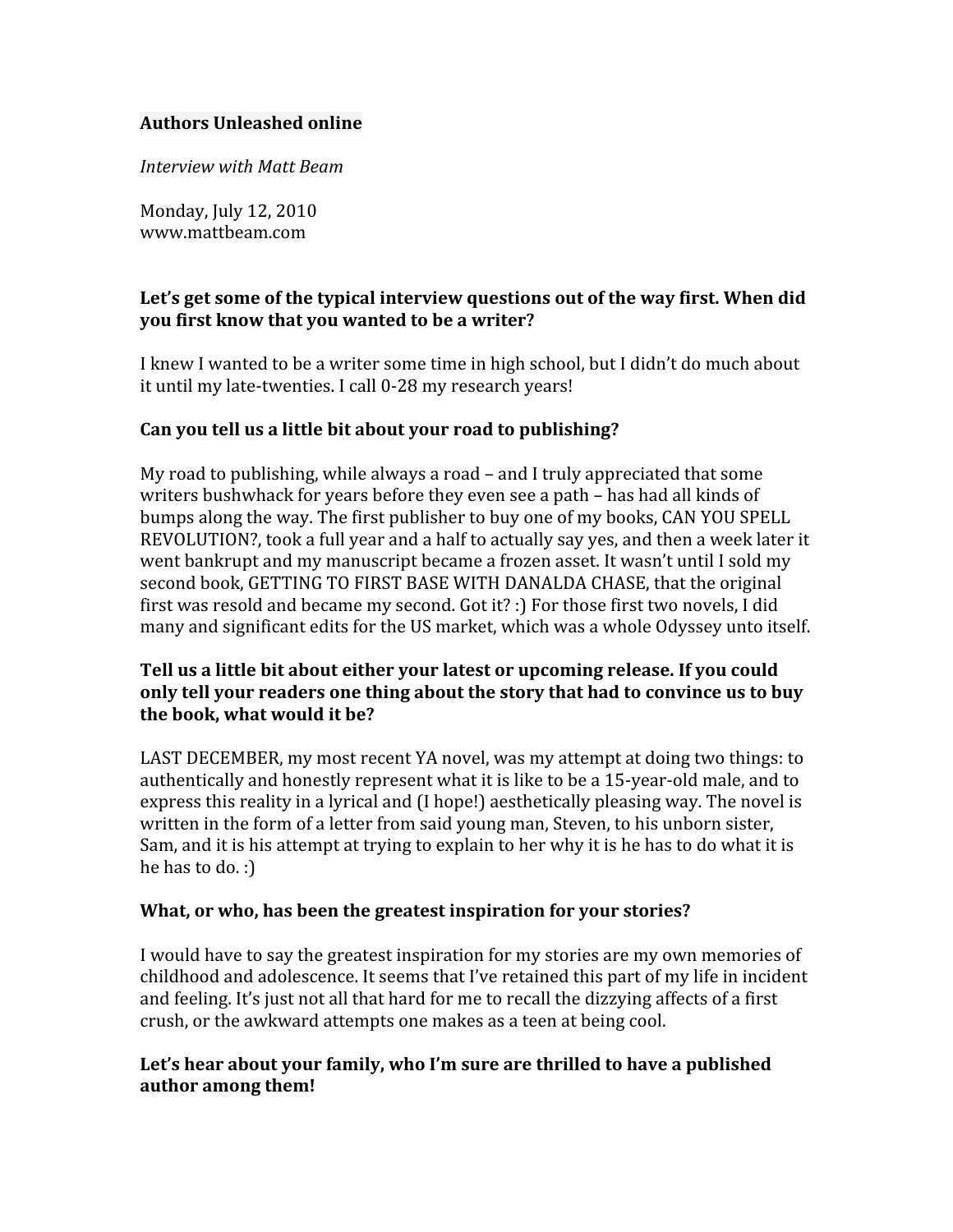I come from a family of teachers, so while they are thrilled at my becoming an author, I think they are still sort of scratching their heads about how it all came to be. To tell you the truth, I sometimes pinch myself – it's still pretty amazing to me that
I've
become
an
author.

## **Now
for
some
fun
facts.
What's
your
greatest
comfort
food?**

I
am
addicted
to
Eggs
Benedict
and
spicy,
spicy
wings.

## What are the first three things you do when you wake up in the morning?

A coffee, a few moves of online Scrabble, and then to work!

## If I came to your house and looked in your closet/attic/basement, what's the **one
thing
that
would
surprise
me
the
most?**

All
my
camping
gear
might
make
you
scratch
your
head
a
bit.
I
go
on
canoe
trips annually
and
there
is
a
preponderance
of
little
containers,
water‐proof
bags,
and cooking
equipment,
which
all
must
come
on
these
trips.

The food goes into a big, tightly-sealed, bear-proof can, with shoulder-straps for carrying.

## Everyone asks the question about "if you could be a tree, which tree would you be?" so I want to know: If you could be a color, which color would it be, and **why?**

It would be the color blue because after having green as my favourite colour for years and years, I've just made the big switch. Blue is beautiful, no? I don't know why I never saw it. Also, Sky Blue Sky is the name of an album by one of my favourite bands, Wilco. It's a great album and a great album name.

## **Who
is
your
favorite
cartoon
character?**

Bart
Simpson

## **Which
cartoon
character
is
most
like
you?**

Bart
Simpson

# If you could beam yourself to anywhere in the world ("Beam me up, Scotty!"), during any time in history, where and when would it be—and why?

I like this question because "beam" is a word, nay, a name that I am very familiar with. When I introduce myself, I say, "I'm Matt Beam, as in sun, moon, laser – not